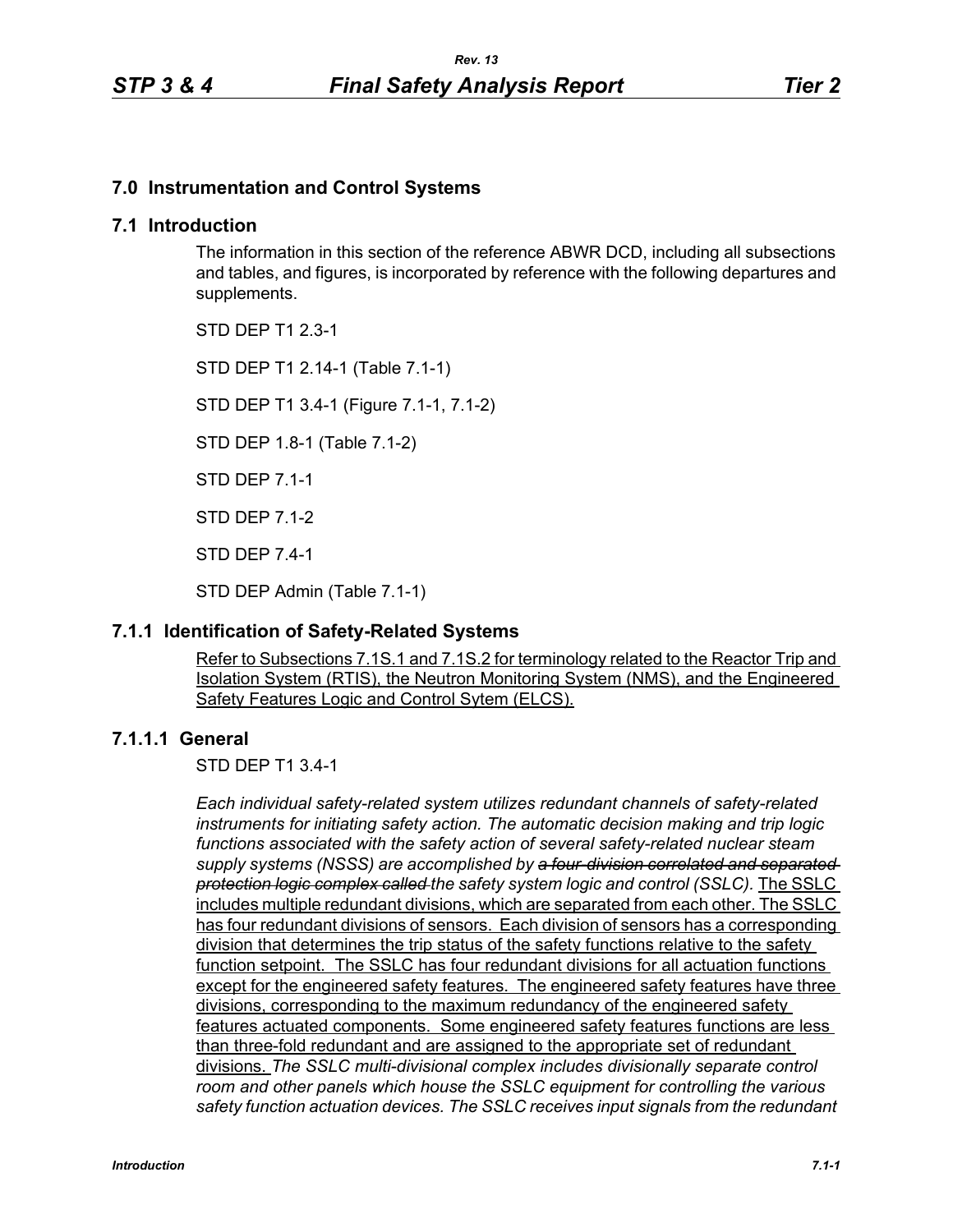*channels of instrumentation in the safety-related system, and uses the input information to perform logic functions in making decisions for safety actions.*

Sensor signals are hardwired to the RTIS. These sensors are divisionally separated.

Divisional separation is applied to the Essential Communication Functions (ECFs) of ELCS, which provides communication for the sensor input to the logic units and for the logic output to the system actuators (actuated devices such as pump motors and motor-operated valves).

*Divisional separation is also applied to the essential multiplexing system (EMS) , which provides data highways for the sensor input to the logic units and for the logic output to the system actuators (actuated devices such as pump motors and motor-operated valves). Systems which utilize the SSLC are* include*: (1) Reactor Protection (trip) System; (2) High Pressure Core Flooder System; (3) Residual Heat Removal System; (4) Automatic Depressurization System; (5) Leak Detection and Isolation System; (6) Suppression Pool* Temperature *Monitoring System; and (7) Reactor Core Isolation Cooling System. The equipment arrangement for these systems and other supporting systems is shown in Figure 7.1-2.*

## **7.1.1.3 Engineered Safety Features (ESF) Systems**

## **7.1.1.3.9 HVAC Emergency Cooling Water System**

#### STD DEP Admin

*Automatic instrumentation and control is provided to assure that adequate cooling is provided for the main control room, the control building essential electrical equipment rooms, and the diesel generator cooling coils* reactor building essential electrical equipment rooms.

## **7.1.1.4 Safe Shutdown Systems**

#### **7.1.1.4.1 Alternate Rod Insertion Function (ARI)**

#### STD DEP 7.4-1

*Though not required for safety, instrumentation and controls for the ARI provide a means to mitigate the consequences of anticipated transient without scram (ATWS) events. Upon receipt of an initiation signal (based on either high reactor dome pressure or low reactor water level from the Recirculation Flow Control System), the RCIS System controls the fine motion control rod drive (FMCRD) motors such that all operable control rods are driven to their full-in position.* The Recirculation Flow Control System (upon detection of either high reactor dome pressure, low reactor water level or Manual ARI initiation) activates opening signals for the ARI valves of the Control Rod Drive (CRD) System (i.e., for backup hydraulic insertion of the control rods) and activates ARI initiation command signals to the Rod Control and Information System (i.e., for electric motor insertion of all operable control rods to the full-in position). *This provides a method, diverse from the hydraulic control units (HCUs), for scramming the*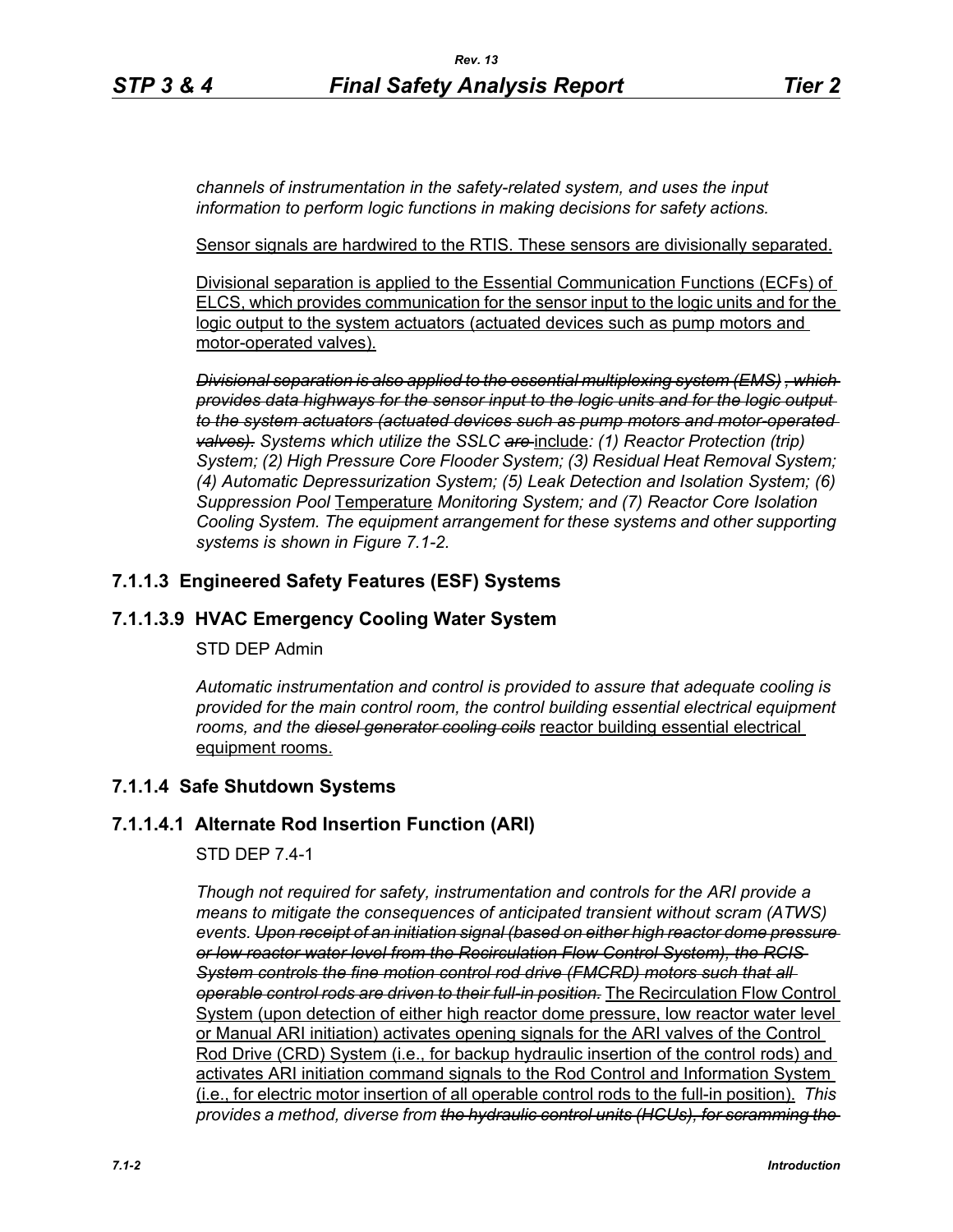*reactor.* the SCRAM function of the Reactor Protection System and associated CRD hydraulic control units (HCUs), for achieving insertion of control rods.

## **7.1.1.6 Other Safety-Related Systems**

#### **7.1.1.6.1 Neutron Monitoring System (NMS)**

STD DEP Admin

- *(1) Startup Range Neutron Monitoring (SRNM)*
- *(2) Local Power Range Monitoring (LPRM)*
- *(3) Average Power Range Monitoring (APRM)*
- *(4) Automated Traversing Incore Probe (ATIP)*
- *(5) Multi-channel Rod Block Monitoring (MRBM)*

#### The SRNM, LPRM, and APRM are the only safety-related subsystems of NMS.

### **7.1.1.6.2 Process Radiation Monitoring System (PRM***S***) Instrumentation and Controls**

STD DEP Admin

*The Process Radiation Monitoring System (PRMS) monitors the main steamlines, vent discharges and all liquid and gaseous effluent streams which may contain radioactive materials. Main control room display, recording and alarm capability is provided along with automatic trip inputs that initiate protection functions.*

#### **7.1.1.6.6 Containment Atmospheric Monitoring System**

STD DEP T1 2.14-1

*The Containment Atmospheric Monitoring System (CAMS) measures and records radiation levels and the oxygen/hydrogen concentration in the primary containment under post-accident conditions. It is designed to operate continuously and is automatically put in service upon detection of LOCA conditions.* The only CAMS safety-related function is measuring radiation levels in primary containment.

#### **7.1.2 Identification of Safety Criteria**

#### **7.1.2.1.4 Instrument Errors**

STD DEP 7.1-1

*The design considers instrument drift, testability, and repeatability in the selection of instrumentation and controls and in the determination of setpoints. Adequate margin between safety limits and instrument setpoints is provided to allow for instrument error*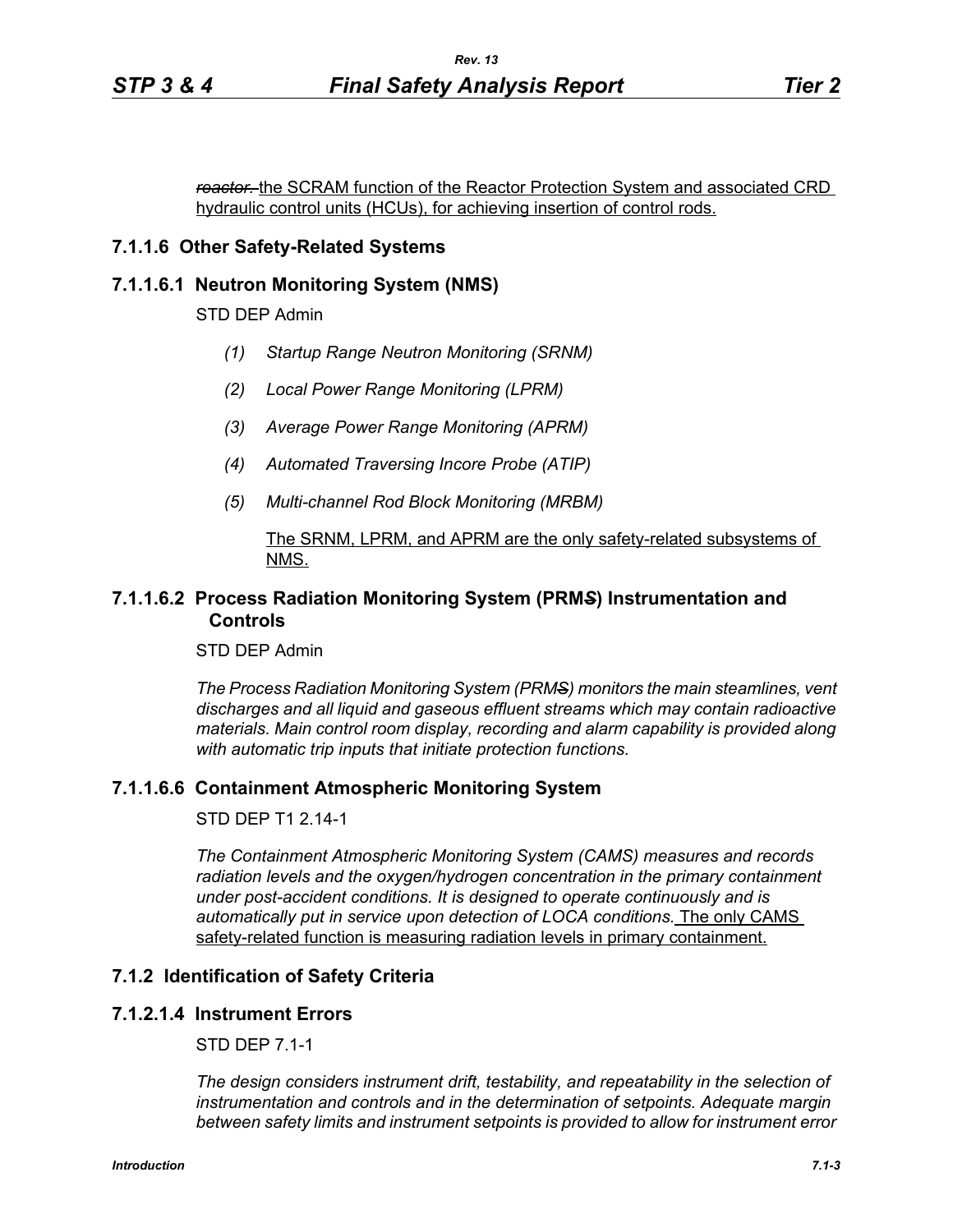*(safety limits, setpoints, and margins are provided in Chapter 16* determined in accordance with the instrument setpoint methodology document described in Section 16.5.5.2.11, Setpoint Control Program*) The amount of instrument error is determined by test and experience. The setpoint is selected based on the known error. The recommended test frequency is greater on instrumentation that demonstrates a stronger tendency to drift.*

## **7.1.2.1.4.1 Safety System Setpoints**

STD DEP 7.1-1

*The* methods for calculating *safety system setpoints are listed*determined *in*  accordance with *the Chapter 16* instrument setpoint methodology document described in Section 16.5.5.2.11, Setpoint Control Program, *for each safety system. The settings are determined based on operating experience and conservative analyses. The settings are high enough to preclude inadvertent initiation of the safety action but low enough to assure that significant margin is maintained between the actual setting and the limiting safety system settings. Instrument drift, setting error, and repeatability are considered in the setpoint determination (Subsection 7.1.2.1.4). The margin between the limiting safety system settings and the actual safety limits includes consideration of the maximum credible transient in the process being measured.*

## *7.1.2.1.6 [Protection System Inservice Testability*

STD DEP T1 3.4-1

*The RPS* RTIS *and ESF*ELCS *Systems can be tested during reactor operation by six separate tests. The first five tests are primarily manual tests and, although each individually is a partial test, combined with the sixth test they constitute a complete system test. The sixth test is theself test of the safety system logic and control whichautomatically tests the complete system excluding sensors and actuators.*

*(4) The fourth test checks calibration of analog sensor inputs at the analog inputs of the remote multiplexing units. With a division-of-sensors bypass in place, calibrated, variable ramp signals are injected in place of the sensor signals and monitored at the SSLC control room panels for linearity, accuracy, fault response, and downscale and upscale trip response. The test signals are adjustable manually from the control room and also are capable of performing an automatic sequence of events. When surveillance testing during plant shutdown, trip coincidence and actuated device operation can be verified by simultaneous trip tests of coincident channels. Pressure transmitters and level transmitters are located on their respective local panels. The transmitters can be individually valved out of service and subjected to test pressure to verify operability of the transmitters as well as verification of calibration range. To gain access to the field controls on each transmitter, a cover plate or sealing device must* may *be removed. Access to the field controls is granted only to qualified personnel for the purpose of testing or calibration adjustments.*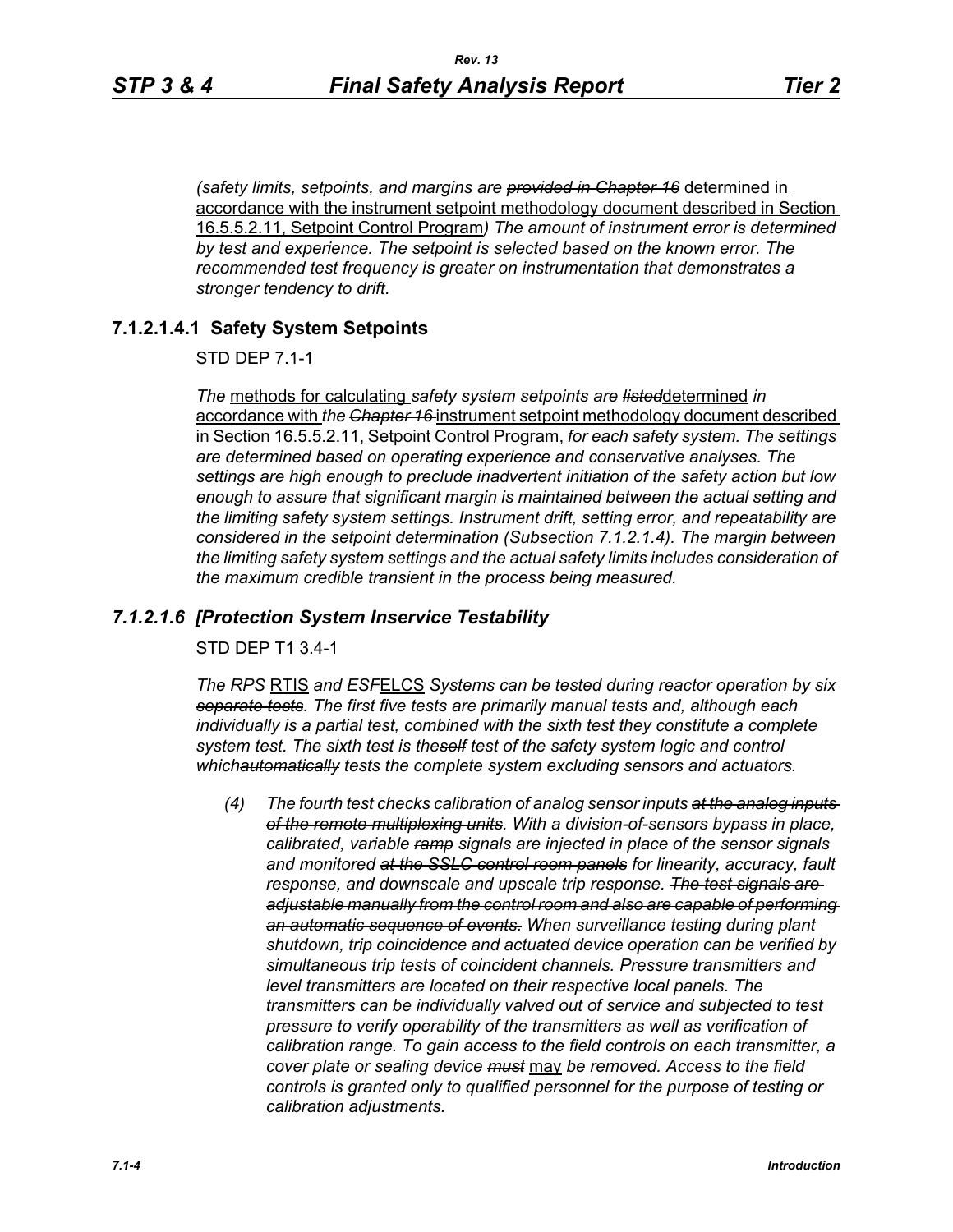*(6) The sixth test is an integrated self-test provision built into the microprocessors within the SSLC. It consists of an online, continuously operating, self-diagnostic* diagnostics,*monitoring network, and an offline semi-automatic (operator initiated, but automatic to completion), end-to-end surveillance program.* Cross channel comparison of sensor inputs is performed by plant computer functions. *Both online and offline functions operate independently within each of the four divisions. There are no multidivisional interconnections associated with self testing* diagnostics*.*

*The primary purpose of the self-test* diagnostic function *is to improve the availability of the SSLC by optimizing the time to detect and determine the location of a failure in the functional system. It is not intended that the selftest* diagnostic function *eliminate the need for the other five manual tests. However, most faults are detected more quickly than with manual testing alone.*

*The self-test* diagnostic *function is classified as safety-related. Its hardware and software are an integral part of the SSLC and, as such, are qualified to Class 1E standards.*

*The hierarchy of test capability is provided to ensure maximum coverage of all EMS* ECF*/SSLC functions, including logic functions and data communication links. Testing shall include:*

*(a) Online Continuous Testing*

*A self-diagnostic program monitors each signal processing module from input to output. Testing is automatic and*Diagnostic testing *is performed periodically*as part of the online functions *during normal operation. Tests will verify the basic integrity of each card or module on the microprocessor bus. All operations are part of normal data processing intervals and will not affect system response to incoming trip or initiation signals. Automatic initiation signals from plant sensors will override an automatic test sequence and perform the required safety function. Process or logic signals are not changed as a result of self-test* diagnostic *functions.*

The self-diagnostic function does not degrade system reliability. Indications of test results (pass, fail) is provided.

*Self-diagnosis includes monitoring of overall program flow, reasonableness of process variables, RAM and PROM*and processor memory *condition, and device interlock logic. Testing includes continuous error checking of all transmitted and received data on the serial data links of each SSLC controller; for example, error checking by parity check, checksum, or cyclic redundancy checking (CRC) techniques.*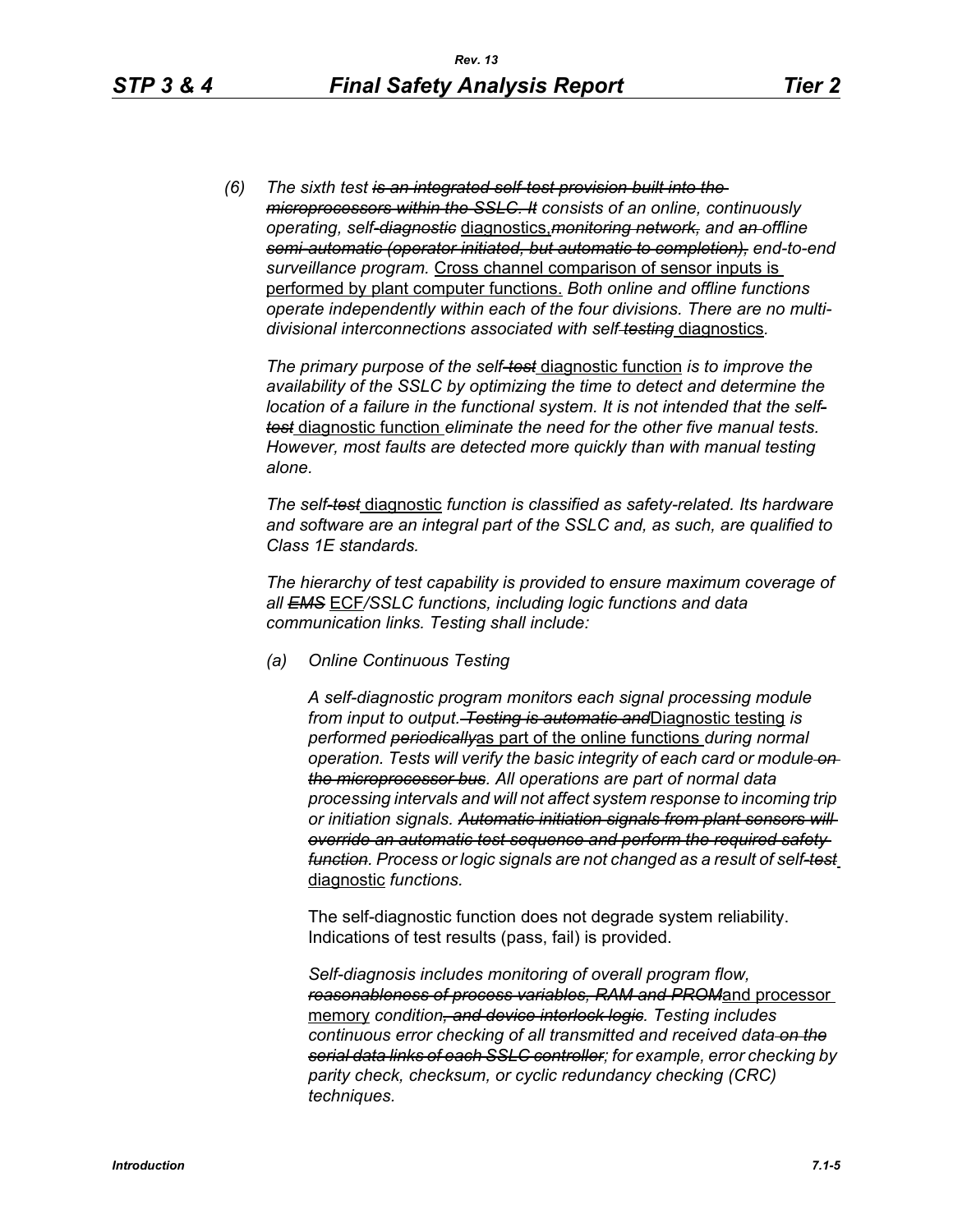*A fault is considered the discrepancy between an expected output of a permissive circuit and the existing present state.*

*Actuation of the trip function is not performed during this test. The selftest*diagnostic *function is capable of detecting and logging intermittent failures without stopping system operation. Normal surveillance by plant personnel will identify these failures, via a diagnostic display, for preventive maintenance.*

*Self-test* diagnostic *failures (except intermittent failures) are annunciated to the operator at the main control room console and logged by the process* plant *computer* functions (PCF)*. Faults are identified to the replacement board or module level and positively* are generally *indicated at the failed unit.*

*The continuous surveillance monitoring*self-diagnostic function *also includes power supply voltage levels, card-out-of-file interlocks, and battery voltage levels on battery-backed memory cards (if used). Outof-tolerance conditions will result in an inoperative (out-ofservice) condition for that particular system function.*and verification of the module configuration.

*Automatic system self-testing occurs during a portion of every periodic transmission period of the data communication network. Since exhaustive tests cannot be performed during any one transmission interval, the test software is written so that sufficient overlap coverage is provided to prove system performance during tests of portions of the circuitry, as allowed in IEEE 338.*

*The Essential Multiplexing System (EMS)* Essential Communication Function (ECF) *is included in the continuous, automatic self-test diagnostic function. Faults at the Remote Multiplexing Units (RMUs)* Remote Digital Logic Controllers (RDLCs) *are alarmed in the main control room. Since the EMS* ECF *is dual in each division, self- test supports automatic reconfiguration or bypass of portions of EMS after a detected fault, such that the least effect on system availability occurs.* A fault on one of the two communication paths will not prevent system operation through the unfaulted path.

*(b) Offline Semi-automatic End-to-End (Sensor Input to Trip Actuator) Testing*

*The more complete, manually-initiated internal self-test is available when a unit is offline for surveillance or maintenance testing. This test exercises the trip outputs of the SSLC logic processors. The channel containing the processors* logic *will be bypassed during testing.*

*A fault is considered the inability to open or close any control circuit.*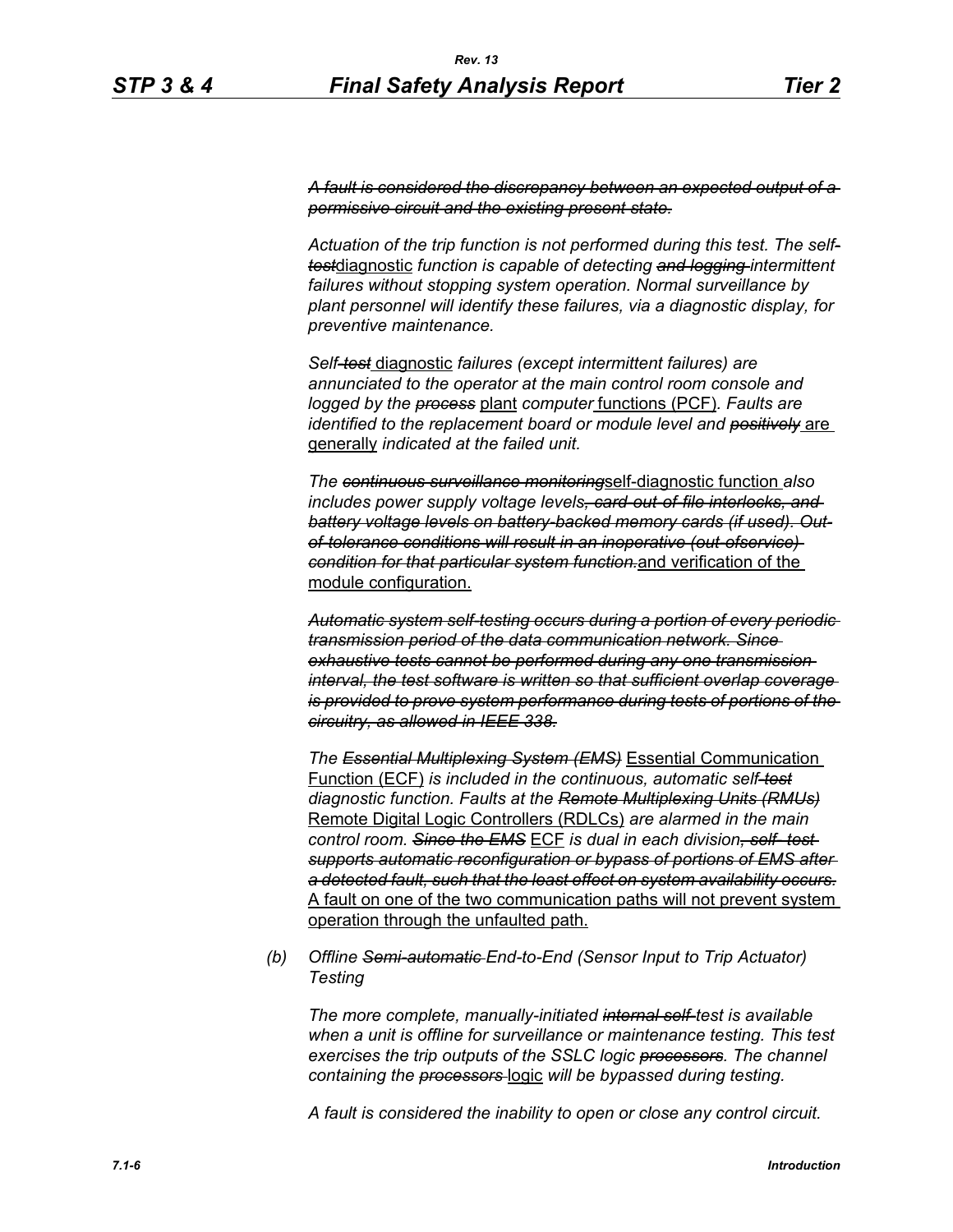*Self-test*Test *failures are displayed on a front panel readout device or other diagnostic unit.*

*To reduce operator burden and decrease outage time, a surveillance test controller (STC)*maintenance and test panel (MTP) *is provided as a dedicated instrument in each division of SSLC* ELCS. *The STC performs semi-automatic (operator-initiated)*MTP is used for *testing of SSLC* ELCS *functional logic, including trip, initiation, and interlock logic. Test coverage includes verification of correct operation of the following capabilities, as defined in each system IBD:*

- *(i) Each 2/4 coincident logic function.*
- *(ii) Serial and parallel I/O, including manual control switches, limit switches, and other contact closures.*
- *(iii) The 1/N trip selection function.*
- *(iv)* (iii) *Interlock logic for each valve or pump.*

*A separate test sequence for each safety system is operator-selectable; testing will proceed automatically to conclusion after initiation by the operator. Surveillance testing is performed in one division at a time. The surveillance test frequency is given in Chapter 16.*

*The STC injects test patterns through the EMS communications links to the RMUs. It then tests the RMUs' ability to format and transmit sensor data through and across the EMS/SSLC interface, in the prescribed time, to the load drivers. Under the proper bypass conditions, or with the reactor shut down, the load drivers themselves may be actuated.*

#### **7.1.2.4 Safe Shutdown Systems—Instrumentation and Controls**

#### **7.1.2.4.1 Alternate Rod Insertion Function (ARI)—Instrumentation and Controls**

STD DEP 7.1-2

STD DEP 7.4-1

*(2) Non-safety-Related Design Bases*

*The general functional requirements of the instrumentation and controls of the ARI function are to:*

*(a) Provide alternate and diverse method for inserting control rods* using *fine motion control rod drive (FMCRD) electric motors.* the ARI valves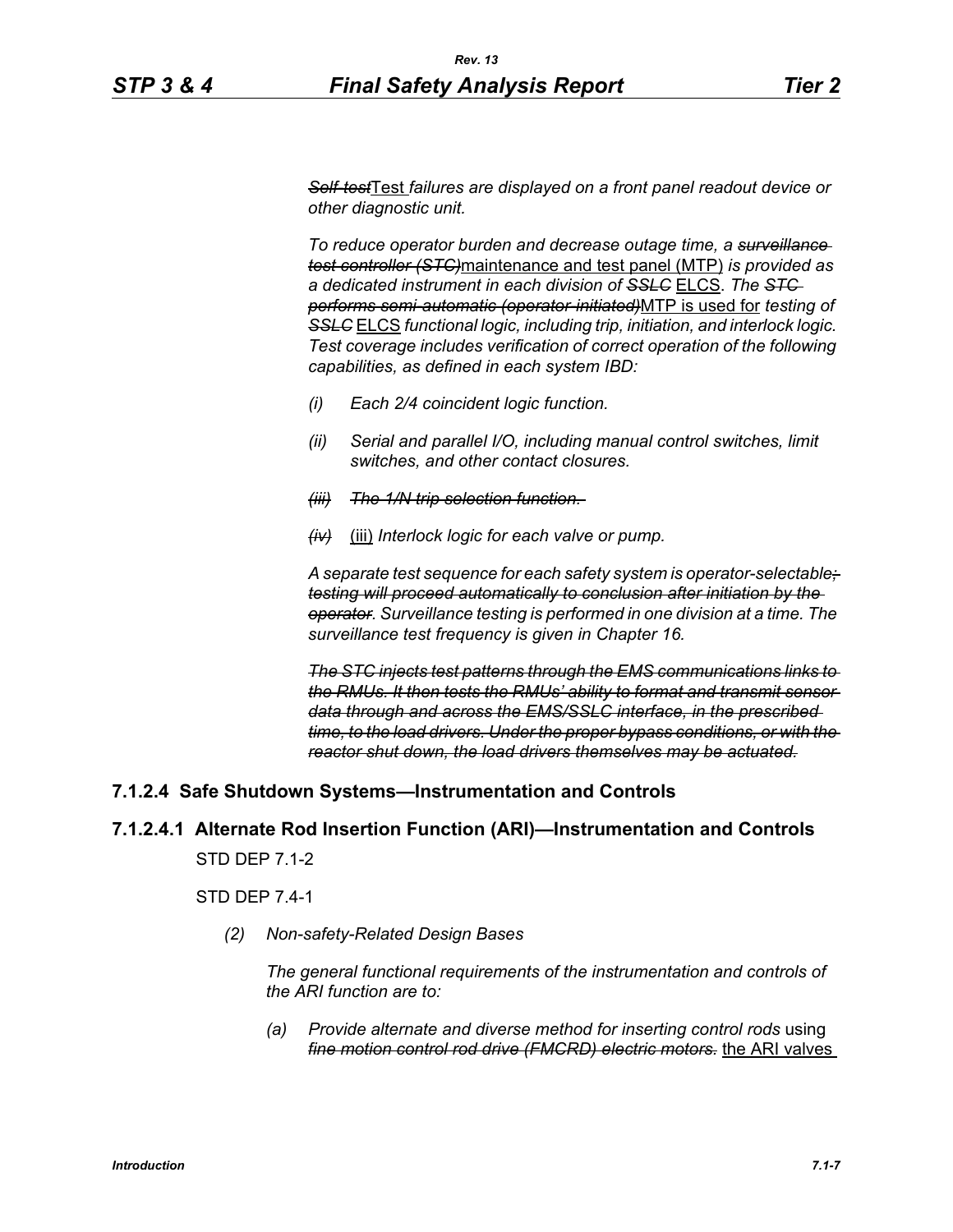of the Control Rod Drive System or using the ARI motor run-in function of the Rod Control and Information System.

- *(b) Provide for automatic and manual operation of the system* function*.*
- *(c) Provide assurance that the ARI shall be highly reliable and functional in spite of a single failure.*
- *(d) Provide assurance that the ARI shall operate when necessary (FMCRD motors shall be connected to the emergency diesel generators).* (e.g., the stepping motor driver modules (SMDMs), which control the fine motion control rod drive (FMCRD) motors, shall derive their input power from a power bus that can automatically receive power from an emergency diesel generator, if necessary).
- *(e) Mitigate the consequences of anticipated transient without scram (ATWS) events.*

# **7.1.2.4.3 RHR—Reactor Shutdown Cooling Mode—Instrumentation and Controls**

STD DEP Admin

- *(1) Safety Design Bases*
	- *(c) Indicate performance of the shutdown cooling system by main control room*separate *instrumentation and controls in the* main control room and in the *remote shutdown panel.*
- **7.1.2.6 Other Safety-Related Systems**

## **7.1.2.6.1 Neutron Monitoring System (NMS)—Instrumentation and Controls**

## **7.1.2.6.1.1 Startup Range Neutron Monitoring (SRNM) Subsystem**

STD DEP 7.1-2

*(1) Safety Design Bases*

*General Functional Requirements:*

(d) The SRNM subsystem will provide Anticipated Transient Without Scram (ATWS) permissive signals to the ESF Logic and Control System (ELCS).

## **7.1.2.6.1.4 Average Power Range Monitor (APRM) Subsystem**

STD DEP 7.1-2

*(1) Safety Design Bases*

*General Functional Requirements:*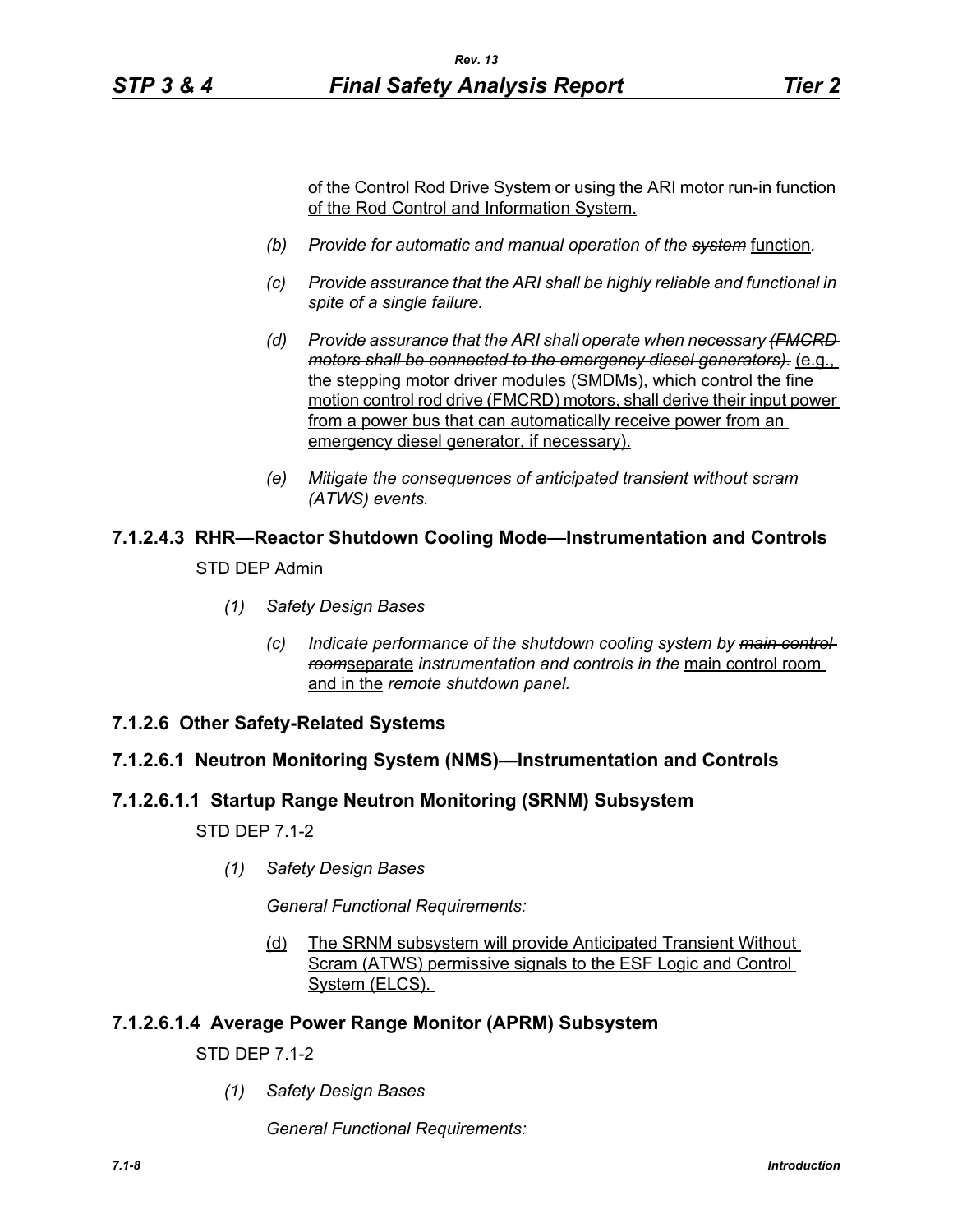*The general functional requirements are that, under the worst permitted input LPRM bypass conditions, the APRM Subsystem shall be capable of generating a trip signal in response to average neutron flux increases in time to prevent fuel damage. The APRM generator trip functions with trip inputs to the RPS also include: simulated thermal power trip, APRM inoperative trip, core flow rapid decrease trip, and core power oscillation trip of the oscillation power range monitor (OPRM). The OPRM design basis is to provide a trip to prevent growing core flux oscillation to prevent thermal limit violation, while discriminating against false signals from other signal fluctuations not related to core instability. The independence and redundancy incorporated into the design of the APRM Subsystem shall be consistent with the safety design bases of the Reactor Protection System (RPS). The RPS design bases are discussed in Subsection 7.1.2.2.*

The APRM subsystem also provides Anticipated Transient Without Scram (ATWS) permissive signals to the ESF Logic and Control System (ELCS) as described in Subsection 7.6.1.1.2.2(5).

## **7.1.2.6.2 Process Radiation Monitoring System**

STD DEP T1 2.3-1

STD DEP 7.1-1

*(1) Safety Design Bases*

*General Functional Requirements:*

- *(d)* Not Used *Provide channel trip inputs to the RPS and LDS on high radiation in the MSL tunnel area. If the protection system logic is satisfied, the following shall be initiated:*
	- *(i) Reactor scram.*
	- *(ii) Closure of the main steamline isolation valves.*
	- *(iii) Shutdown of the mechanical vacuum pump and closure of the mechanical pump discharge line isolation valve.*
- *(2) Non-safety-Related Design Bases*
	- *(e) Provide alarm annunciation signals to the main control room if alarm or trip levels are reached or the radiation monitoring subsystem becomes inoperative, and provide input to the offgas system when the radioactive gas concentration in the offgas system discharge is at or in excess of the restrictive concentration limit derived from Technical Specification* the Offsite Dose Calculation Manual *release rate limits and that discharge from the offgas system must be terminated.*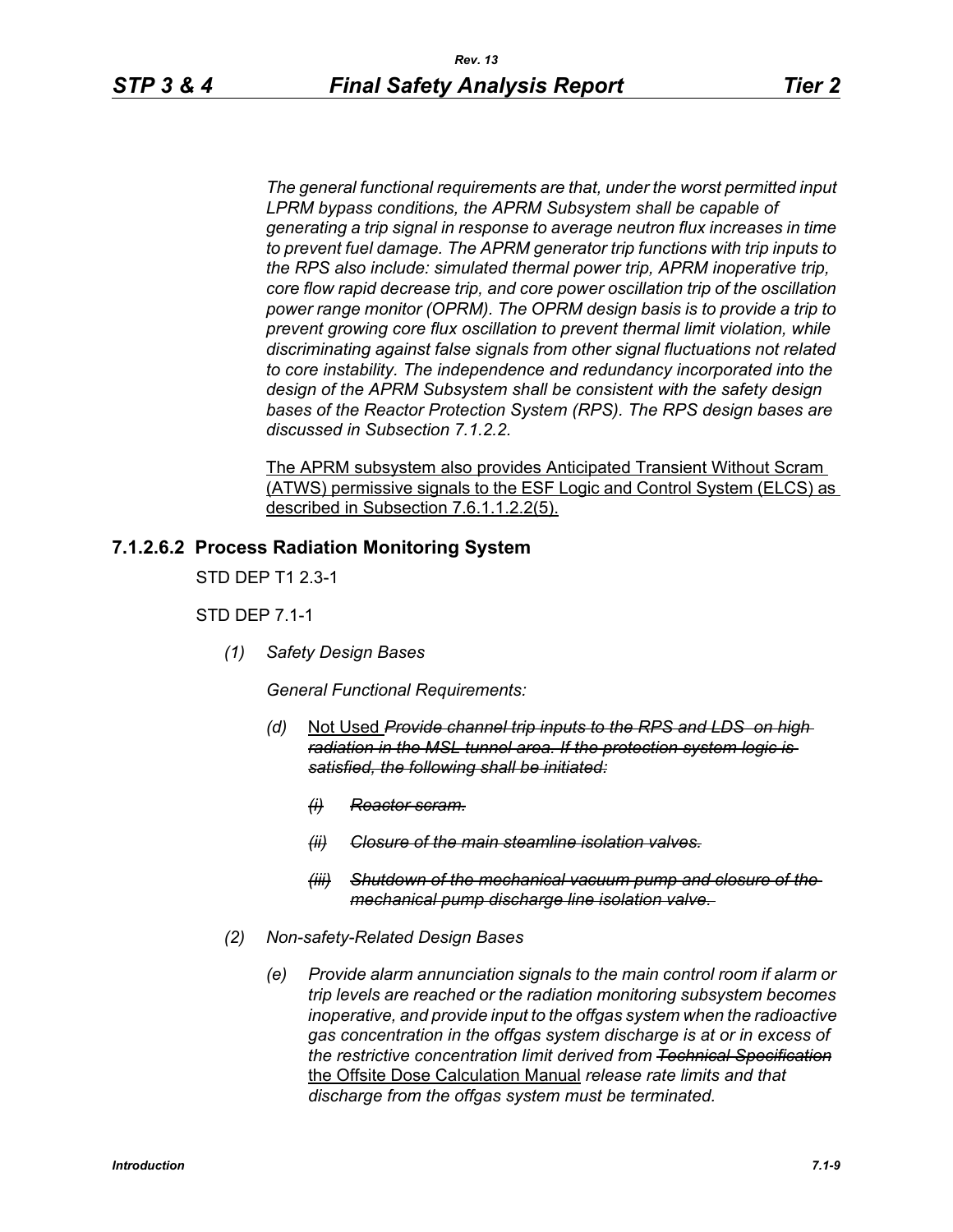## **7.1.2.6.6 Containment Atmospheric Monitoring (CAM) Systems**

STD DFP T1 2 14-1

*(1) Safety Design Bases*

*General Functional Requirements:*

*Monitor the atmosphere in the inerted primary containment for radiation levels and for concentration of hydrogen and oxygen gases, primarily during post-accident conditions. Monitoring shall be provided by two independent safety-related divisional subsystems.* 

*Monitor continuously the radiation environment in the drywell and suppression chamber during reactor operation and under post-accident conditions.* Monitoring shall be provided by two independent safety-related divisional subsystems of radiation monitors.

*Sample and monitor the oxygen and hydrogen concentration levels in the drywell and suppression chamber under post-accident conditions, and also when required during reactor operation. The LOCA signal (low reactor water level or high drywell pressure) shall activate the system and place it into service to monitor the gaseous buildup in the primary containment following an accident.* 

*(2) Non-Safety-Related Design Bases*

*Separate hydrogen and oxygen gas calibration sources shall be provided for each CAM Subsystem for periodic calibration of the gas analyzers and monitors.* 

Monitor the atmosphere in the inerted primary containment for concentration of hydrogen and oxygen gases, primarily during post-accident conditions. Monitoring shall be provided by two independent and redundant nonsafetyrelated subsystems of Oxygen/Hydrogen Monitors.

Sample and monitor the oxygen and hydrogen concentration levels in the drywell and suppression chamber under post-accident conditions, and also when required during reactor operation. The loss of coolant accident (LOCA) signal (low reactor water level or high drywell pressure) shall activate the system and place it into service to monitor the gaseous buildup in the primary containment following an accident.

## **7.1.2.8 Independence of Safety-Related Systems**

STD DEP Admin

*(See Subsections 8.3.1.3 and 8.3.1.4* 8.3.3.6.2.*)*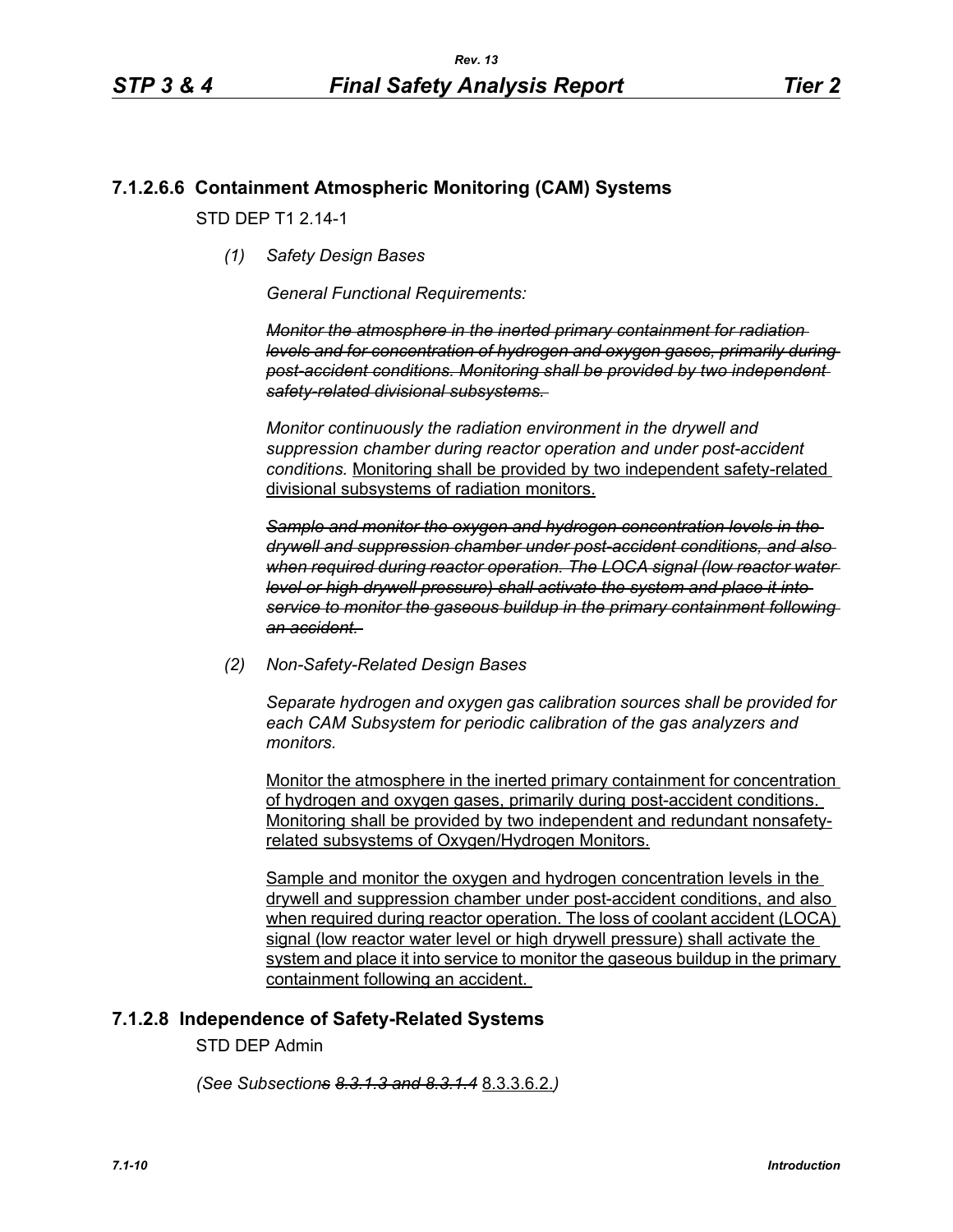## **7.1.2.9 Conformance to Regulatory Requirements**

## **7.1.2.9.1 Regulation 10CFR50.55a**

STD DFP 18-1

*The only portion of 10CFR50.55a applicable to the I&C equipment is 10CFR50.55a(h), which requires the application of IEEE-*279603 *for protection systems (Subsection 7.1.2.11.1).*

## **7.1.2.10 Conformance to Regulatory Guides**

## **7.1.2.10.2 Regulatory Guide 1.47—Bypassed and Inoperable Status Indication for Nuclear Power Plant Safety Systems**

STD DEP 1.8-1

*Bypass indications are designed to satisfy the requirement of IEEE 279*603*, Paragraph 4.13*5.8.3*, Regulatory Guide 1.47, and BTP ICSB 21.* Regulatory Guide 1.47 requires designs to satisfy Paragraph 4.13 of IEEE 279, which has been subsequently superceded by Paragraph 5.8.3 of IEEE 603. Bypass indications also satisfy these requirements. *Additional information may be found in the system detail descriptions in Sections 7.2, 7.3, 7.4 and 7.6. The design of the bypass indications allows testing during normal operation and is used to supplement administrative procedures by providing indications of safety systems status.*

## **7.1.2.10.9 Regulatory Guide 1.105—Instrument Setpoints**

STD DEP 7.1-1

*The I&C systems are consistent with the requirements of Regulatory Guide 1.105*. *The trip setpoint (instrument setpoint) allowance value (Tech Spec limit) and the analytical or design basis limit are all contained in the Technical Specifications (Chapter 16).* Safety limits, setpoints, and margins are determined in accordance with the instrument setpoint methodology document in Section 16.5.5.2.11, Setpoint Control Program. *These parameters are all appropriately separated from each other based on instrument accuracy, calibration capability and design drift (estimated) allowance data. The setpoints are within the instrument best accuracy range. The established setpoints provide margin to satisfy both safety requirements and plant availability objectives.*

#### **7.1.2.11 Conformance to Industry Standards**

STD DEP 1.8-1

## **7.1.2.11.1 IEEE-279—Criteria for Protection Systems for Nuclear Power Generating Stations IEEE-603—Standard Criteria for Safety Systems for Nuclear Power Generating Stations**

*All safety related systems are designed to meet the requirements of IEEE-*279603*. Clarifications of any of the provisions are discussed for the applicable systems in the analysis portions of Sections 7.2, 7.3, 7.4,* and *7.6,* and 7.9S.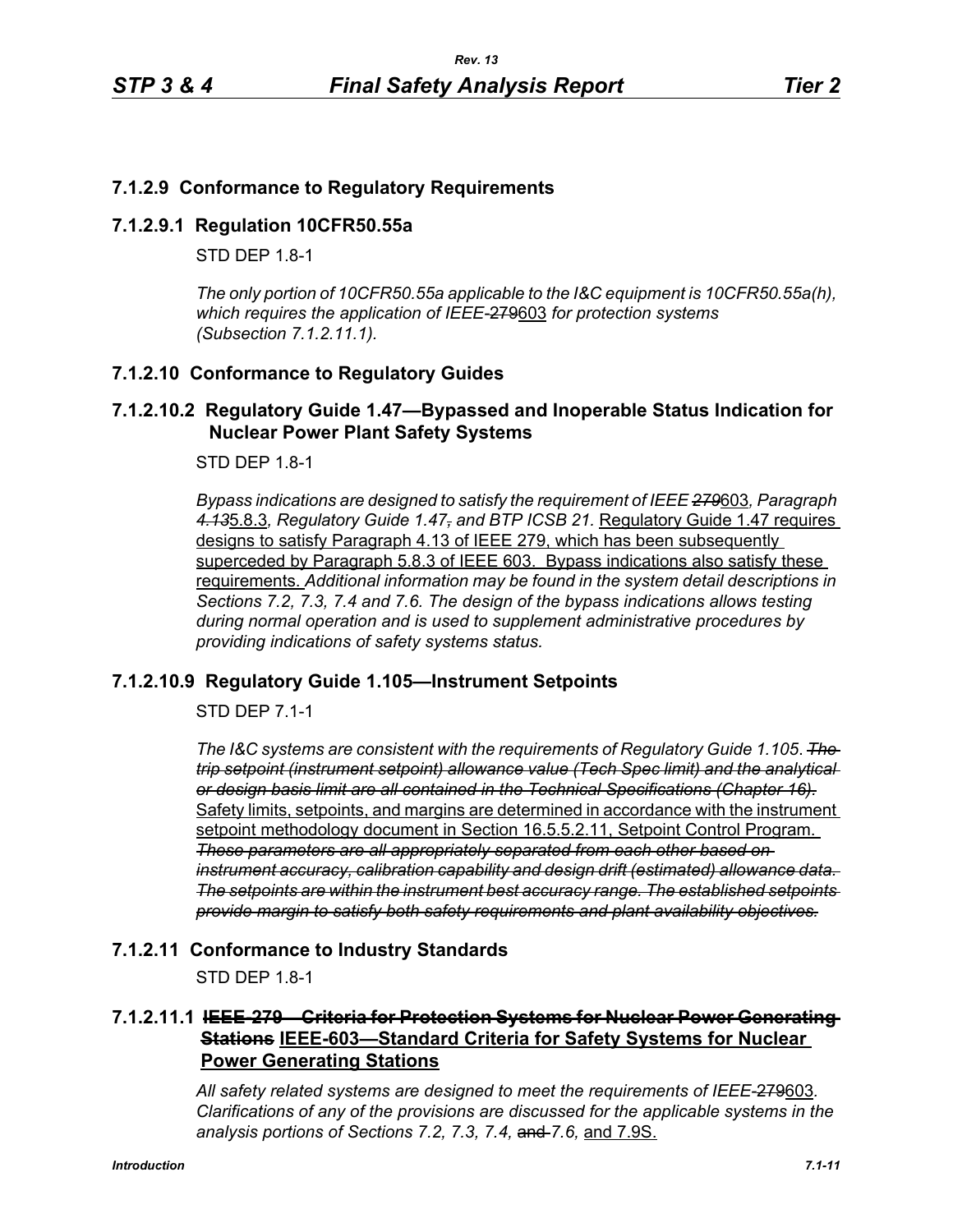#### IEEE-603, Section 4, Safety System Designation

A specific basis is established to determine the design of each safety-related I&C system. This basis evolved from the identification of Design Basis Events (DBE) that are postulated in Chapter 15. The plant operating conditions and the safety analysis acceptance criteria applicable for each event are shown in Chapter 15. Credited systems, interlocks, and functions are evaluated for each DBE. Information provided for each design base item enables the detailed design of the system to be carried out. The number of sensors and their location, including spatial effects, is determined during this design basis analysis. The identification of variables are derived from the DBEs as well as the requirements for varied manual initiation and control of protective functions. Safety system design basis descriptions are included in the various sections of this Chapter.

#### IEEE-603, Sections 5, 6 and 7, Safety System Criteria

The safety-related systems are designed to maintain plant parameters within acceptable limits that are established by design basis events. This is done with precision and reliability meeting the requirements of IEEE-603. The scope of IEEE-603 includes safety-related I&C systems and is described in more detail in Sections 7.2 through 7.6 and 7.9S. The safety-related I&C design conforms with IEEE-603 and has been qualified to demonstrate that all required performance requirements are met. Nonsafety-related systems generally are not required to meet any of the requirements of IEEE-603 with the exception of their independence from safety-related systems. The STP 3&4 safety-related I&C design descriptions related to IEEE-603, Sections 5, 6, and 7 requirements are provided below.

(1) Paragraph 5.1, Single Failure: The safety-related I&C systems are designed to ensure that safety-related functions required for design basis events (DBE) are performed in the presence of: (a) single detectable failure within safety-related systems concurrent with all non-detectable failures; (b) failures caused by the single failure; and (c) failures and spurious system actions that cause, or are caused by the design basis event, requiring the safety-related functions as identified in the applicable failure modes and effects analysis (FMEA).

(2) Paragraphs 5.2 & 7.3, Completion of Protective Actions: The safety-related I&C systems are designed so that a) once initiated (automatically or manually), the intended sequence of the safety-related functions of the execution features continue until completion, and b) after completion, deliberate operator action is required to return the safety-related system to normal.

(3) Paragraph 5.3, Quality: A: safety-related I&C equipment is provided under the 10 CFR PArt 50 Appendix B quality program. This satisfies all applicable requirements of the following: 1) 10 CFR Part 50 Appendix B and 2) ANSI/ASME NQA-1. The safetyrelated digital I&C software and/or firmware conform with the quality requirements of IEEE 7-4.3.2.

(4) Paragraph 5.4, Equipment Qualification: The safety-related I&C equipment is designed to meet its functional requirements over the range of environmental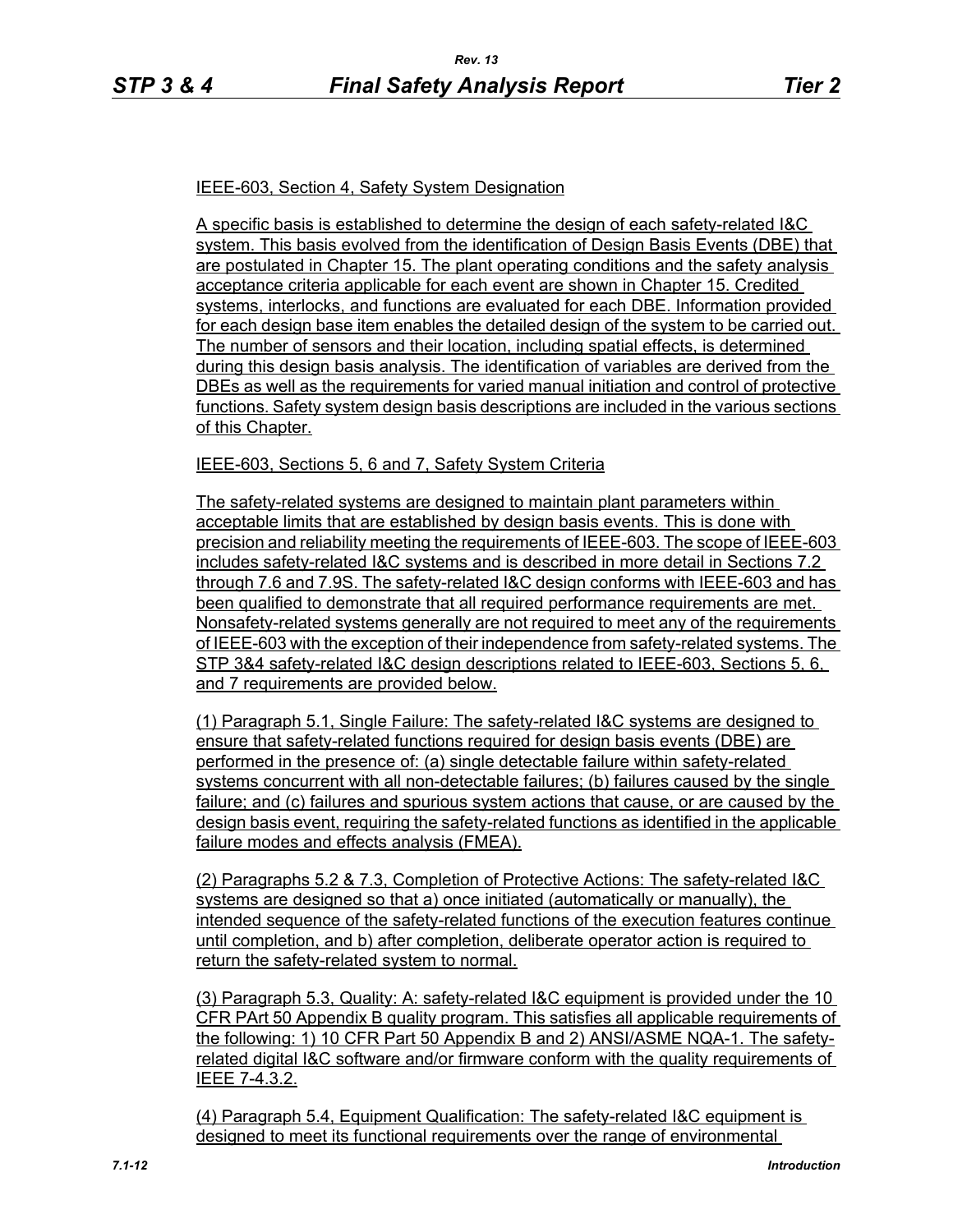conditions for the area in which it is located. The equipment is designed to meet the equipment qualification requirements set forth by this criterion.

(5) Paragraph 5.5, System Integrity: The safety-related I&C systems are designed to demonstrate that the safety system performance is adequate to ensure completion of protective actions, over a range of transient and steady state conditions, as enumerated in the design basis.

(6) Paragraph 5.6, Independence: For the safety-related I&C systems, there is physical, electrical, and commmunication independence between redundant portions of safety-related systems and between safety-related systems and nonsafety-related systems, as discussed in the applicable Sections.

(7) Paragraph 5.7, Capability for Test & Calibration: The safety-related I&C systems are designed with the capability to have their equipment tested and calibrated while retaining their capability to accomplish their safety functions.

(8) Paragraph 5.8, Information Displays: The information display design is discussed in Chapter 18. This design process includes the necessary steps to ensure compliance with regulatory requirements and the guidance provided in RG 1.47 for bypass and inoperable status indication and in RG 1.97 for accident monitoring instrumentation as discussed in Section 7.5.

(9) Paragraph 5.9, Control of Access: The safety-related I&C systems have features that facilitate the administrative control of access to safety-related system equipment.

(10) Paragraph 5.10, Repair: The safety-related analog and digital based I&C systems are designed to allow the timely recognition of malfunctioning equipment location to allow the replacement, repair and/or adjustment. Self-diagnostic functions and periodic testing will identify and locate the failure. Individual bypassing allows the failed equipment to be replaced or repaired on-line without affecting the protection function.

(11) Paragraph 5.11, Identification: Safety-related I&C equipment conforms with the identification requirements of this criterion. Safety-related equipment is distinctly marked for each redundant portion of a system with identifying markings. Hardware components or equipment units have an identification label or a nameplate. For digital platforms, versions of computer hardware, software and/or firmware are distinctly identified. Proper configuration management plans are implemented as a way to formalize this identification process.

(12) Paragraph 5.12, Auxiliary Features: STP 3&4 safety-related I&C system auxiliary supporting features satisfy the requirements of this criterion where applicable. For example, power supply and HVAC are key auxiliary supporting systems that satisfy the applicable requirements of IEEE-603. Other key auxiliary features are designed such that these components will not degrade the safety-related I&C systems below an acceptable level.

(13) Paragraph 5.13, Multi Unit Stations: The safety-related I&C systems meet the requirements of GDC 5, Sharing of structures, systems and components. The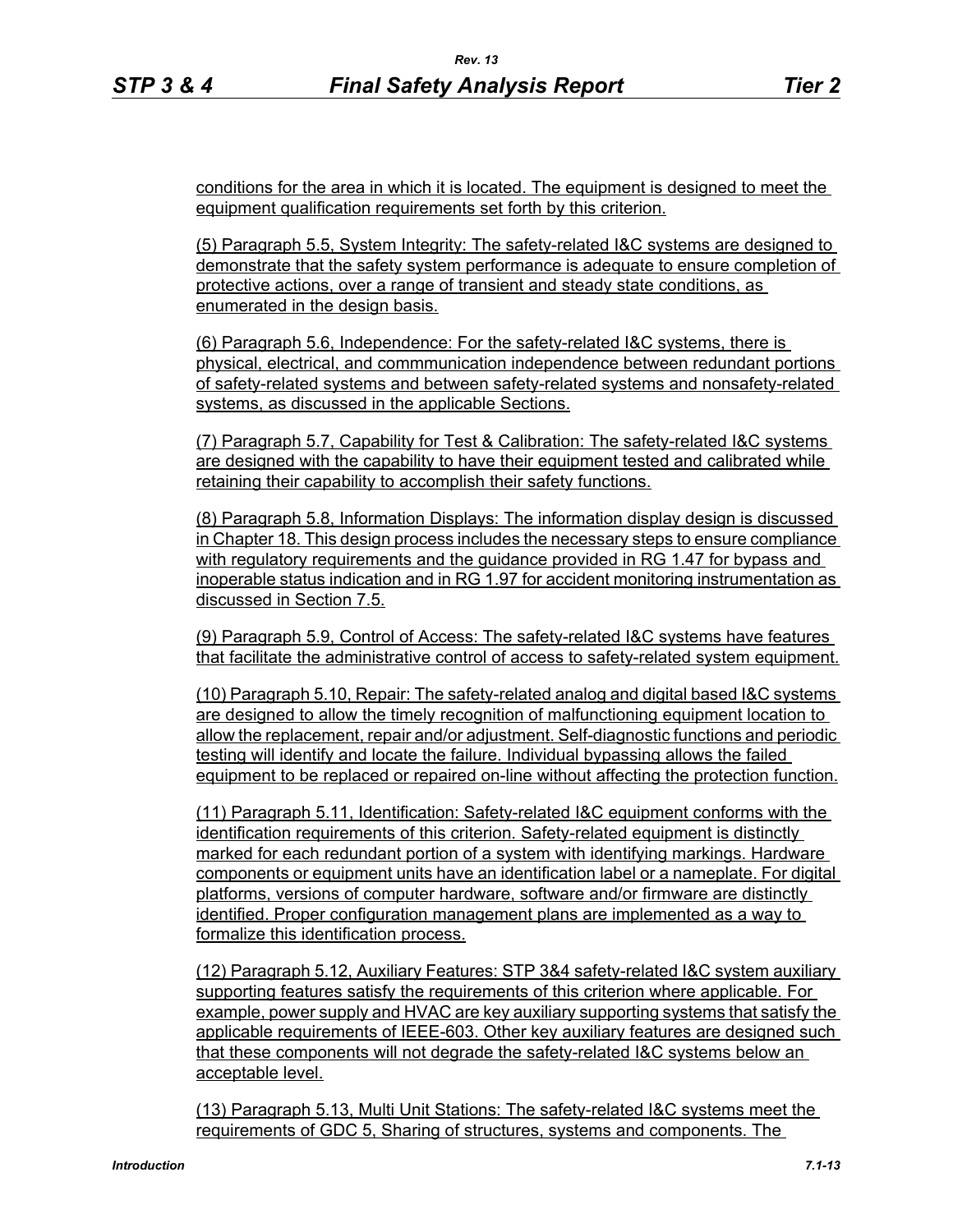capability to simultaneously perform required safety functions in both Units is not impaired by interactions between Units.

(14) Paragraph 5.14, Human Factors Considerations: Human factor scenarios are considered throughout all stages of the design process. Detailed information regarding these considerations can be found in Chapter 18.

(15) Paragraph 5.15, Reliability: The degree of redundancy, diversity, testability, and quality of the STP 3&4 safety-related I&C design adequately addresses the functional reliability necessary to perform its safety protection functions. As stated above, the safety-related I&C equipment is provided under an Appendix B quality program.

(16) Paragraphs 6.1 and 7.1, Automatic Control: The safety-related I&C systems provide the means to automatically initiate and control the required safety-related functions.

(17) Paragraphs 6.2 and 7.2, Manual Control: The safety-related I&C systems have features in the main control room and remote shutdown system to manually initiate and control the automatically initiated safety-related functions at the division level.

(18) Paragraph 6.3, Interaction between the Sense and Command Features and Other Systems: The safety-related I&C systems meet the independence and separation requirements such that nonsafety-related systems failures will not affect of prevent any safety-related protection function. The normal communication path is one-way such that the safety-related systems will only broadcast to nonsafety-related systems and not vice versa. There is limited nonsafety-related communication under programmatic control to safety-related systems as discussed in Section 7.9S.

(19) Paragraph 6.4, Derivation of System Inputs: To the extent feasible, the protection system inputs are derived from signals that directly measure the designated process variables.

(20) Paragraph 6.5, Capability for Testing and Calibration: The operational availability of the protection system sensors can be checked by perturbing the monitored variables, by cross-checking between redundant channels that have a known relationship with each other, and that have read-outs available, or introducing and varying substitute input to the sensor of the same nature as the measured variable. When one channel is placed into maintenance bypass mode, the condition is alarmed in the MCR and actuation logic capability is maintained to ensure the continued availability of all protective actions. Most sensors and actuators are designed to provide actual testing and calibration during power operation.

(21) Paragraphs 6.6 and 7.4, Operating Bypasses: The safety-related I&C systems automatically prevent the activation of an operating bypass whenever the applicable permissive conditions for an operating bypass are not met, and remove activated operating bypasses if the plant conditions change so that an activated operating bypass is no longer permissible.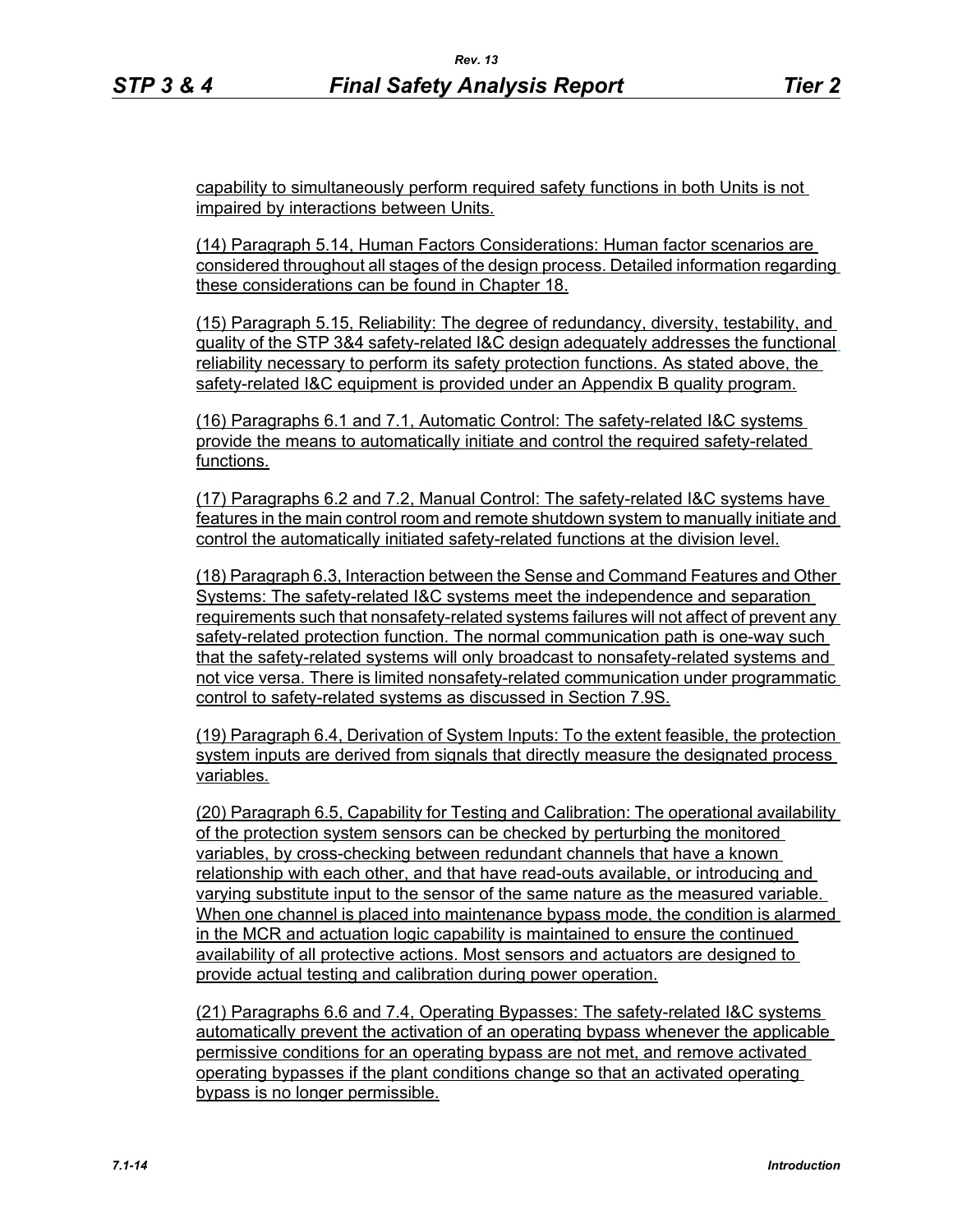(22) Paragraphs 6.7 and 7.5, Maintenance Bypasses: The capability of safety-related systems to perform their safety-related functions is retained when one division of the I&C systems is in maintenance bypass.

(23) Paragraph 6.8, Setpoints: STP 3&4 safety-related instrument setpoints are determined by a methodology that follows the guidance contained in the STP 3&4 setpoint methodology program. This methodology uses STP 3&4 plant specific analyses to ensure that characteristics such as range, accuracy, and resolution of the instruments meet the performance requirements assumed n the safety analyses in Chapter 15. The response times of the I&C systems are assumed in the safety analyses and verified by STP 3&4 surveillance testing or system analyses.

The power source design requirements for the safety-related I&C systems are discussed in Chapter 8.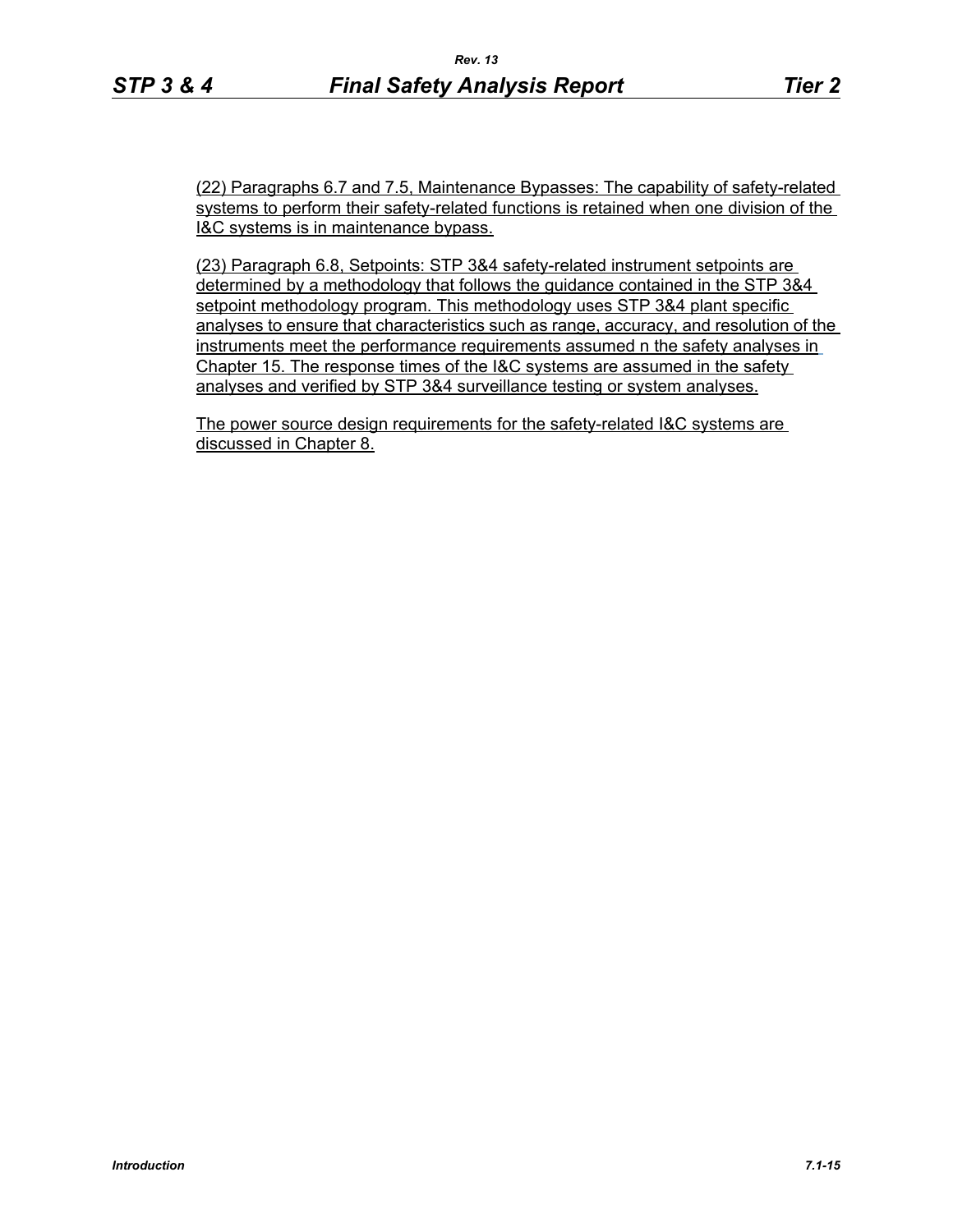| I & C System                                         | <b>GESSAR II Design</b>                                                                                 | <b>ABWR Design</b>                                                                                                                                                          |
|------------------------------------------------------|---------------------------------------------------------------------------------------------------------|-----------------------------------------------------------------------------------------------------------------------------------------------------------------------------|
| General<br>Comparisons for<br>All Safety<br>Systems: | Hard wired sensor interfaces.                                                                           | <b>Multiplexed Hard Wired sensor interfaces.</b>                                                                                                                            |
|                                                      | Nuclear system protection system<br>(NSPS) solid-state-based logic and<br>self-test system controllers. | Safety system logic & control (SSLC)<br>configurable logic devices and<br>microprocessor-based logic and with self-<br>testself diagnostic functions system-<br>controllers |
| Flammability<br>Control System:                      | Part of combustible gas control system.                                                                 | Independent system. This system deleted                                                                                                                                     |
| Standby Gas<br>Treatment System:                     | Redundant active and passive<br>components.                                                             | Redundant active components; single filter<br>train.two filter trains, two separate<br>divisions.                                                                           |

|  | Table 7.1-1 Comparison of GESSAR II and ABWR I&C Safety Systems |  |  |
|--|-----------------------------------------------------------------|--|--|
|  |                                                                 |  |  |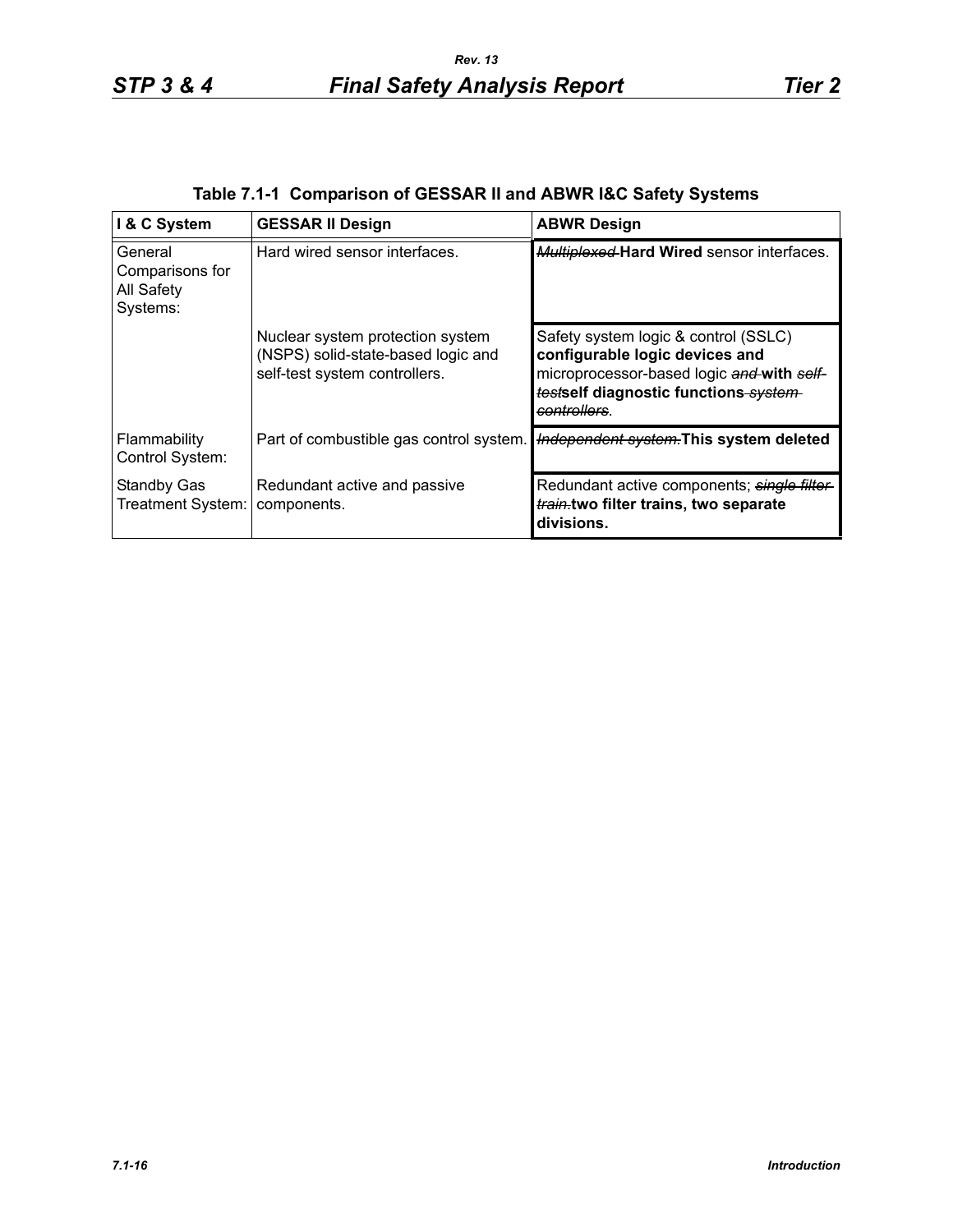| Applicable Criteria                   | 10CFR  |               |    |    |                 |    |    |    |    |    |    | GDC |    |    |    |                 |                 |    |    |    |     |    |
|---------------------------------------|--------|---------------|----|----|-----------------|----|----|----|----|----|----|-----|----|----|----|-----------------|-----------------|----|----|----|-----|----|
|                                       | 50.55  | റ<br><u>_</u> | 10 | 12 | 13 <sup>°</sup> | 15 | 16 | 19 | 20 | 21 | 22 | 23  | 24 | 25 | 28 | 29 <sup>1</sup> | 33 <sup>1</sup> | 34 | 35 | 38 | -41 | 44 |
| Reference Standard<br>(RG, IEEE, ISA) | 279603 |               |    |    |                 |    |    |    |    |    |    |     |    |    |    |                 |                 |    |    |    |     |    |

| 50.55<br>$\overline{2}$<br>20<br>22<br>23<br>28<br>29<br>10<br>12<br>13<br>15<br>16<br>19<br>21<br>24<br>25<br>33<br>34<br>35<br>38<br>41<br>4<br>279603<br>(RG, IEEE, ISA)<br>Table 7.1-2 Regulatory Requirements Applicability Matrix for I&C Systems (Continued)<br>$II-D$ $II-E$<br><b>BTP</b><br>$II-F$<br>II-K<br>Applicable Criteria<br><b>Regulatory Guide</b><br>(7.9)<br>(7.6)<br>1.105<br>1.118<br>51<br>1.62<br>1.75<br>3.15<br>3.18<br>3.22<br>1.22<br>1.23<br>3.13<br>1.97<br>3.21<br>$\frac{1}{\sqrt{2}}$<br>4.2<br>26<br>$\overline{20}$<br>$\frac{2}{3}$<br>22<br>$\overline{2}$<br>$\infty$<br>က<br>$\overline{\phantom{0}}$<br>က<br>1.22<br>62<br>1.47<br>279603<br>279603<br>279603<br>279603<br>279603<br>£79603<br>567.02<br>567.04<br>(RG, IEEE, ISA)<br>$\overline{\phantom{0}}$<br>384<br>338<br>RG<br>RG<br>RG<br>standard, both the referenced IEEE 279 requirements and the analogous IEEE 603 requirements will be used. In cases of conflict between<br>requirements in the different standards, IEEE 603 requirements govern. | Applicable Criteria |  |  | 10CFR |  |  |  |  |  |  | <b>GDC</b> |  |  |  |  |      |
|--------------------------------------------------------------------------------------------------------------------------------------------------------------------------------------------------------------------------------------------------------------------------------------------------------------------------------------------------------------------------------------------------------------------------------------------------------------------------------------------------------------------------------------------------------------------------------------------------------------------------------------------------------------------------------------------------------------------------------------------------------------------------------------------------------------------------------------------------------------------------------------------------------------------------------------------------------------------------------------------------------------------------------------------------------------|---------------------|--|--|-------|--|--|--|--|--|--|------------|--|--|--|--|------|
| Reference Standard<br>Reference Standard<br>Note:IEEE 603 has superceded the use of IEEE 279. In instances where NRC documents applicable to STP 3&4 still refer to the outdated IEEE 279                                                                                                                                                                                                                                                                                                                                                                                                                                                                                                                                                                                                                                                                                                                                                                                                                                                                    |                     |  |  |       |  |  |  |  |  |  |            |  |  |  |  | 44   |
|                                                                                                                                                                                                                                                                                                                                                                                                                                                                                                                                                                                                                                                                                                                                                                                                                                                                                                                                                                                                                                                              |                     |  |  |       |  |  |  |  |  |  |            |  |  |  |  |      |
|                                                                                                                                                                                                                                                                                                                                                                                                                                                                                                                                                                                                                                                                                                                                                                                                                                                                                                                                                                                                                                                              |                     |  |  |       |  |  |  |  |  |  |            |  |  |  |  |      |
|                                                                                                                                                                                                                                                                                                                                                                                                                                                                                                                                                                                                                                                                                                                                                                                                                                                                                                                                                                                                                                                              |                     |  |  |       |  |  |  |  |  |  |            |  |  |  |  |      |
|                                                                                                                                                                                                                                                                                                                                                                                                                                                                                                                                                                                                                                                                                                                                                                                                                                                                                                                                                                                                                                                              |                     |  |  |       |  |  |  |  |  |  |            |  |  |  |  | 3.23 |
|                                                                                                                                                                                                                                                                                                                                                                                                                                                                                                                                                                                                                                                                                                                                                                                                                                                                                                                                                                                                                                                              |                     |  |  |       |  |  |  |  |  |  |            |  |  |  |  |      |
|                                                                                                                                                                                                                                                                                                                                                                                                                                                                                                                                                                                                                                                                                                                                                                                                                                                                                                                                                                                                                                                              |                     |  |  |       |  |  |  |  |  |  |            |  |  |  |  |      |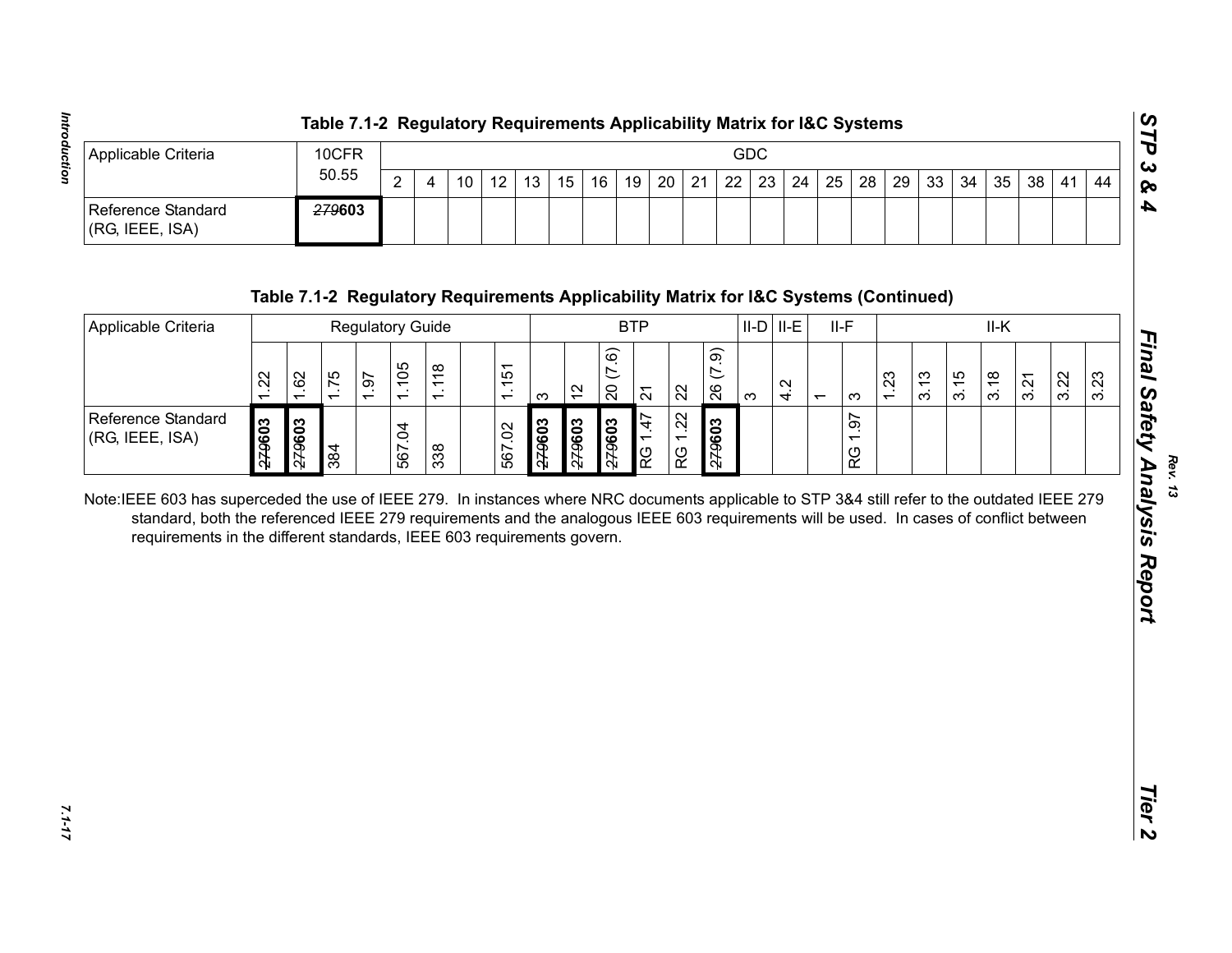